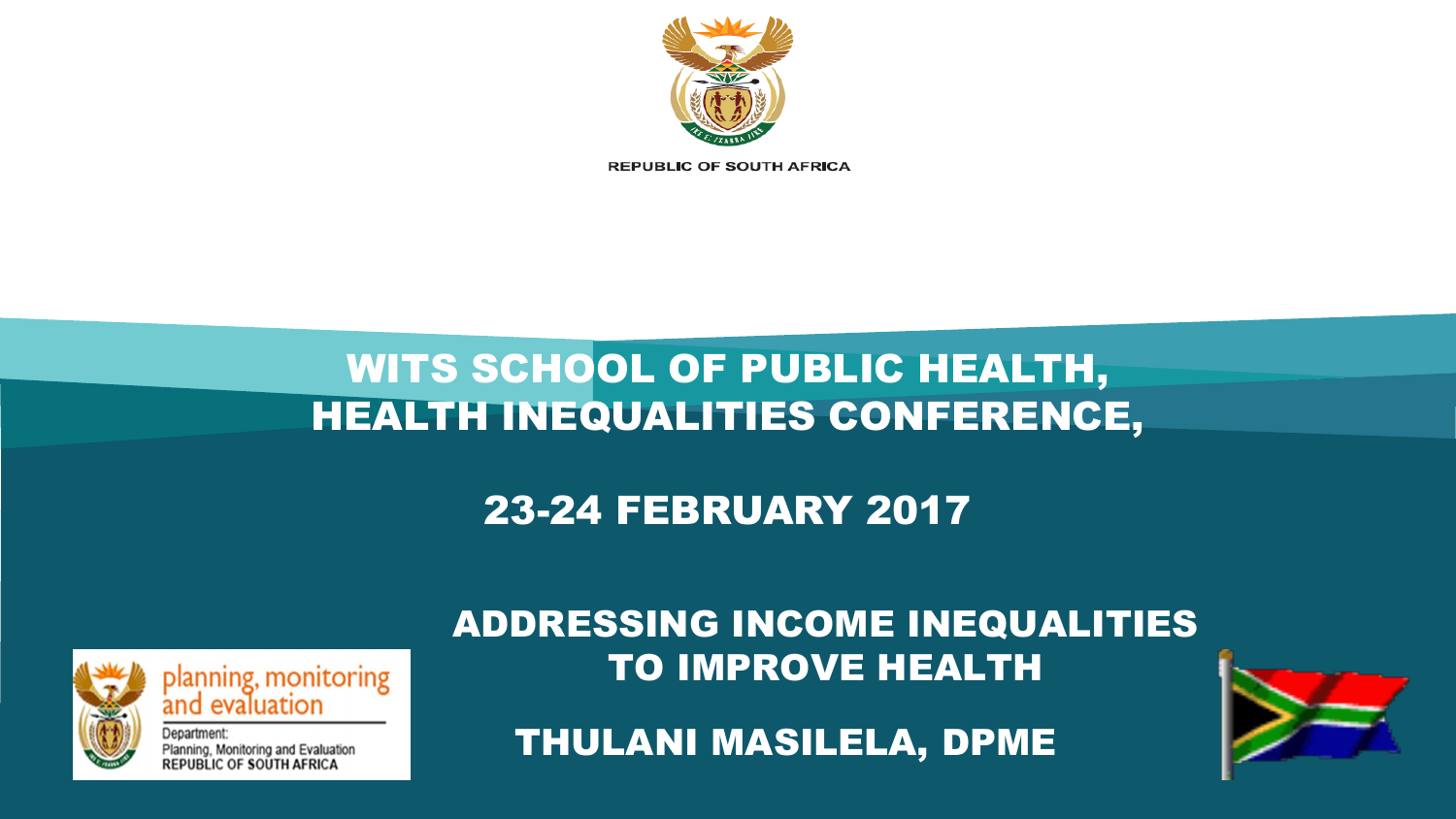#### BACKGROUND

- $\triangleright$  Empirical studies point to patterns of association between income inequality and population health. Lower levels of income inequality are associated with improved population health.
- $\triangleright$  Indices used to measure this relationship include: average life expectancy; infant mortality; total mortality and self-reported health
- $\triangleright$  However, in recent literature (on developed and developing countries), contestations exist about the exact nature of causal links between income inequality and health outcomes. Methodological flaws are identified in many studies
- $\triangleright$  In South Africa, the first Carnegie inquiry into poverty was published in 1932 which focused solely on poverty amongst Whites (poor White problem). This Carnegie report gave rise to policy changes which over time, effectively eradicated poverty amongst Whites
- Second Carnegie Report on poverty in South Africa, *Uprooting poverty in South Africa: Report for the 2nd Carnegie Inquiry into Poverty and Development in South Africa*, was released in 1984.
- 2  $\triangleright$  Second Carnegie Report highlighted the appalling conditions in the rural areas and townships of South Africa, worse than those experienced by the Afrikaner in 1932. Severe malnutrition was common, especially in rural areas.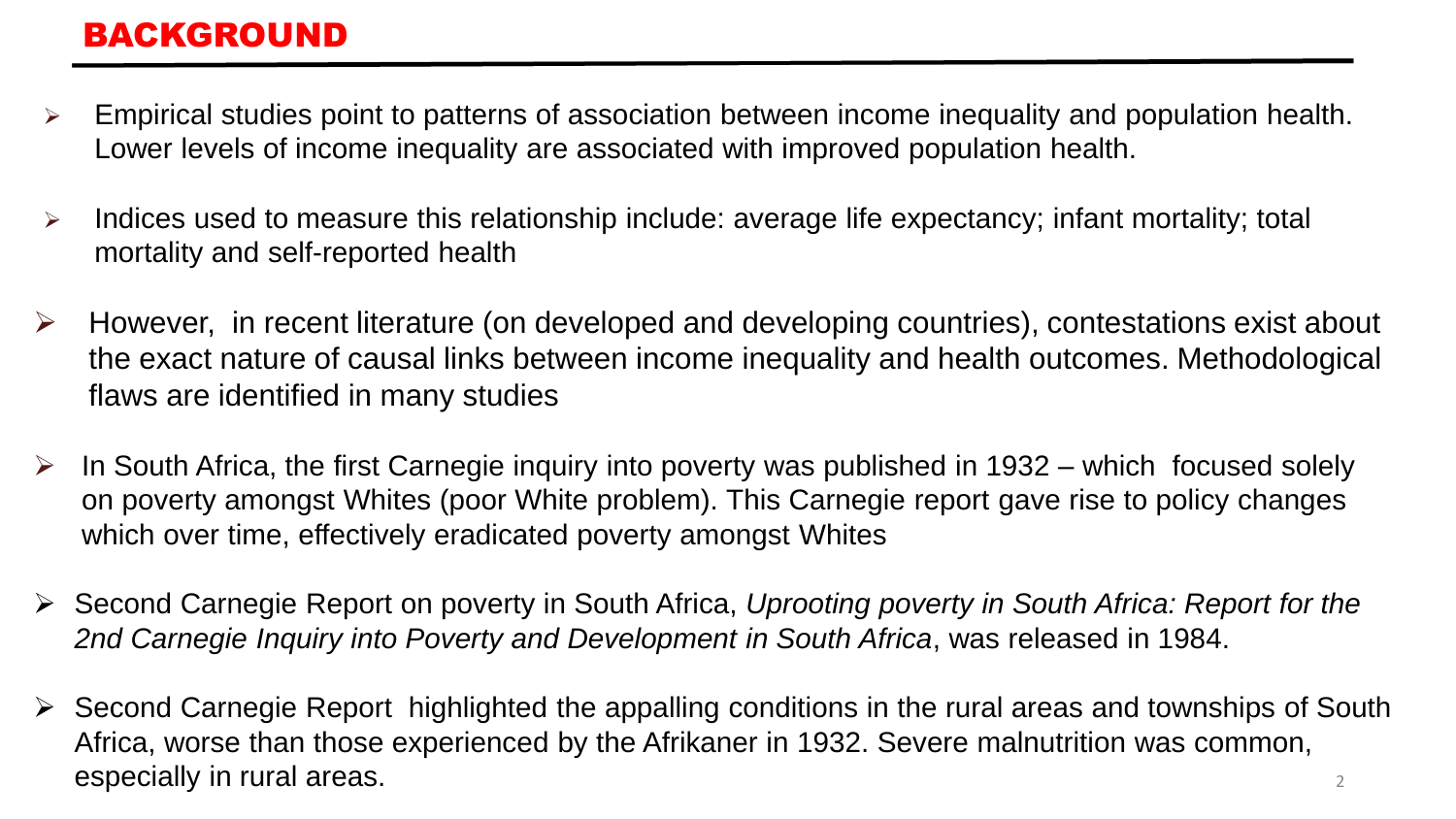#### BACKGROUND

- At the dawn of democracy, Reconstruction and Development Plan (1994) committed the country to establishing viable communities in areas close to economic opportunities and to health, educational, social amenities and transport infrastructure.
- Constitution of RSA (No 108 of 1996) : Equality includes the full and equal enjoyment of all rights and freedoms. To promote the achievement of equality, legislative and other measures designed to protect or advance persons, or categories of persons, disadvantaged by unfair discrimination may be taken.
- $\triangleright$  In 2012, the National Development Plan 2030 adopted 3 goals: Eradicate absolute poverty; reduce unemployment rate and significantly reduce inequality.
- $\triangleright$  NDP 2030 also envisions a "health system that works for everyone, produces positive health outcomes, and is not out of reach".
- $\triangleright$  By 2030, South Africa should have:
	- $\Box$  raised the life expectancy of South Africans to at least 70 years;
	- $\Box$  produced a generation of under-20s that is largely free of HIV;
	- $\Box$  reduced the burden of disease;
	- $\Box$  achieved universal coverage; and
	- $\Box$  significantly reduced the social determinants of disease and adverse environmental factors.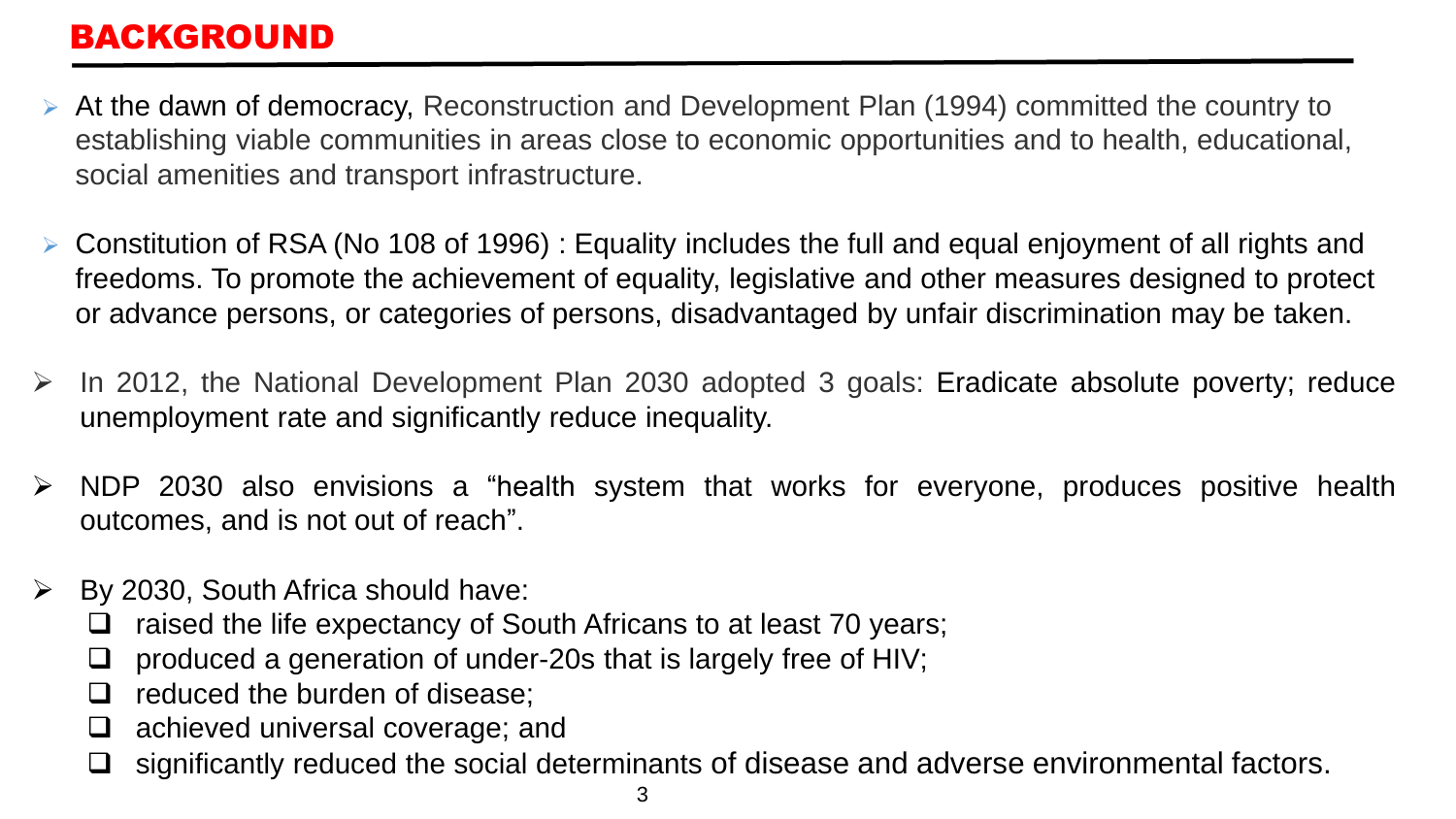#### KEY MESSAGES

- 1. Overall, the health status of South Africans is improving, especially in the period 2009-2015
- 2. However, health gains are not evenly distributed across the country
- 3. South Africa remains one of the most unequal societies globally
- 4. Income inequality is influenced by geography; gender and race, etc
- 5. Government has adopted the National Development Plan 2030 as a roadmap for eradicating poverty, unemployment and inequality
- 6. Discernible progress is being made
- 7. However, current reality is that the pace of progress toward Vision 2030 requires acceleration
- 8. To address negative impact of income inequalities on health, investments are required not only in health but also in sectors that address social determinants
- 9. Social partnerships are needed to address income inequality and contribute to continuous improvement of health outcomes.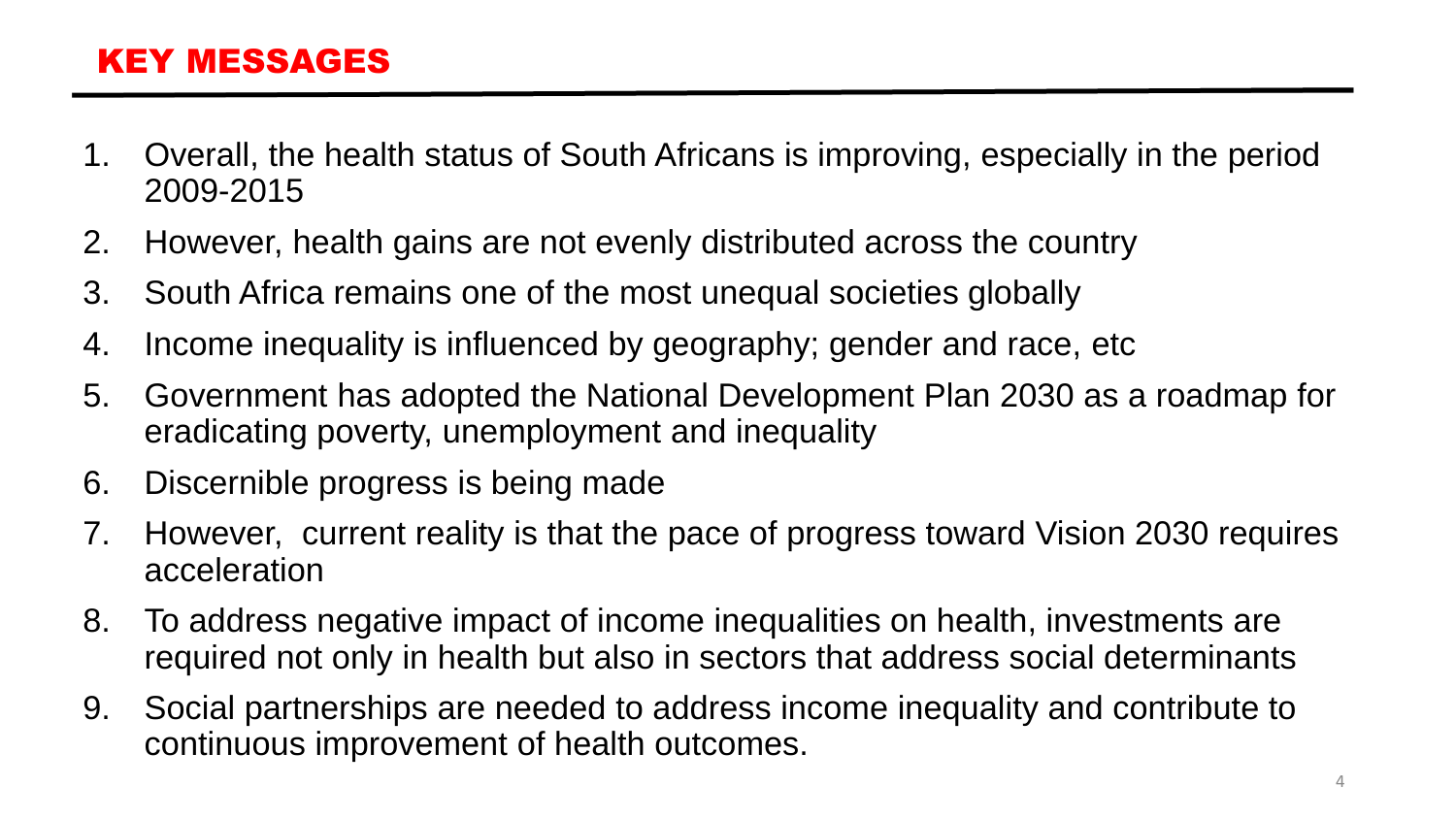#### OUTCOME 2: A LONG AND HEALTHY LIFE FOR ALL – IMPACT INDICATORS

On the whole, key indicators reflect improvement in the health status of South Africans.

| Indicator                          | <b>Baseline 2012</b> | <b>2019 MTSF</b>                           | <b>Progress as at</b>   | <b>Progress</b> | <b>Data Source</b>                                          |
|------------------------------------|----------------------|--------------------------------------------|-------------------------|-----------------|-------------------------------------------------------------|
|                                    |                      | <b>Target</b>                              | <b>September 2016</b>   | rating          |                                                             |
| Life expectancy<br>at birth: Total | 61.2 years           | 65 years by March 2019                     | 63.3 (2015)             |                 | <b>Rapid Mortality</b><br><b>Surveillance Report 2016</b>   |
|                                    |                      |                                            |                         |                 |                                                             |
| Life expectancy                    | 58.5 years           | 61.5 years by March                        | 60.3 (2015)             |                 | <b>Rapid Mortality</b>                                      |
| at birth: Male                     |                      | 2019                                       |                         |                 | <b>Surveillance Report 2016</b>                             |
| Life expectancy                    | 64.0 years           | 67 years by March 2019                     | 66.4 years (2015)       |                 | <b>Rapid Mortality</b>                                      |
| at birth: Female                   |                      |                                            |                         |                 | <b>Surveillance Report 2016</b>                             |
| Under-5                            | 41 per 1,000         | 33 per 1,000 live-births                   | 37 deaths per 1000 live |                 | <b>Rapid Mortality</b>                                      |
| <b>Mortality Rate</b><br>(U5MR)    | live-births          | by March 2019 (20%<br>decrease in 5 years) | births (2015))          |                 | <b>Surveillance Report 2016</b>                             |
| <b>Infant Mortality</b>            | 27 per 1,000         | 18 per 1000 live births                    | 27 deaths per 1000 live |                 | <b>Rapid Mortality</b>                                      |
| Rate (IMR)                         | live-births          | (by 2019)                                  | births (2015)           |                 | <b>Surveillance Report 2016</b>                             |
|                                    | (25% decrease)       |                                            |                         |                 |                                                             |
| <b>Maternal Mortality</b>          | 200 <sub>per</sub>   | Downward trend <100                        | 154 deaths per 100 000  |                 | <b>Rapid Mortality</b>                                      |
| Ratio                              | 100,000 live-        | per 100,000 live-births                    | live births (2015)      |                 | <b>Surveillance Report 2016</b>                             |
|                                    | births               | by March 2019                              | 134 deaths per 100 000  |                 |                                                             |
|                                    |                      |                                            | live births             |                 | <b>Confidential Enquiry into</b><br>Maternal Deaths (CCEMD) |
|                                    |                      |                                            |                         |                 |                                                             |

5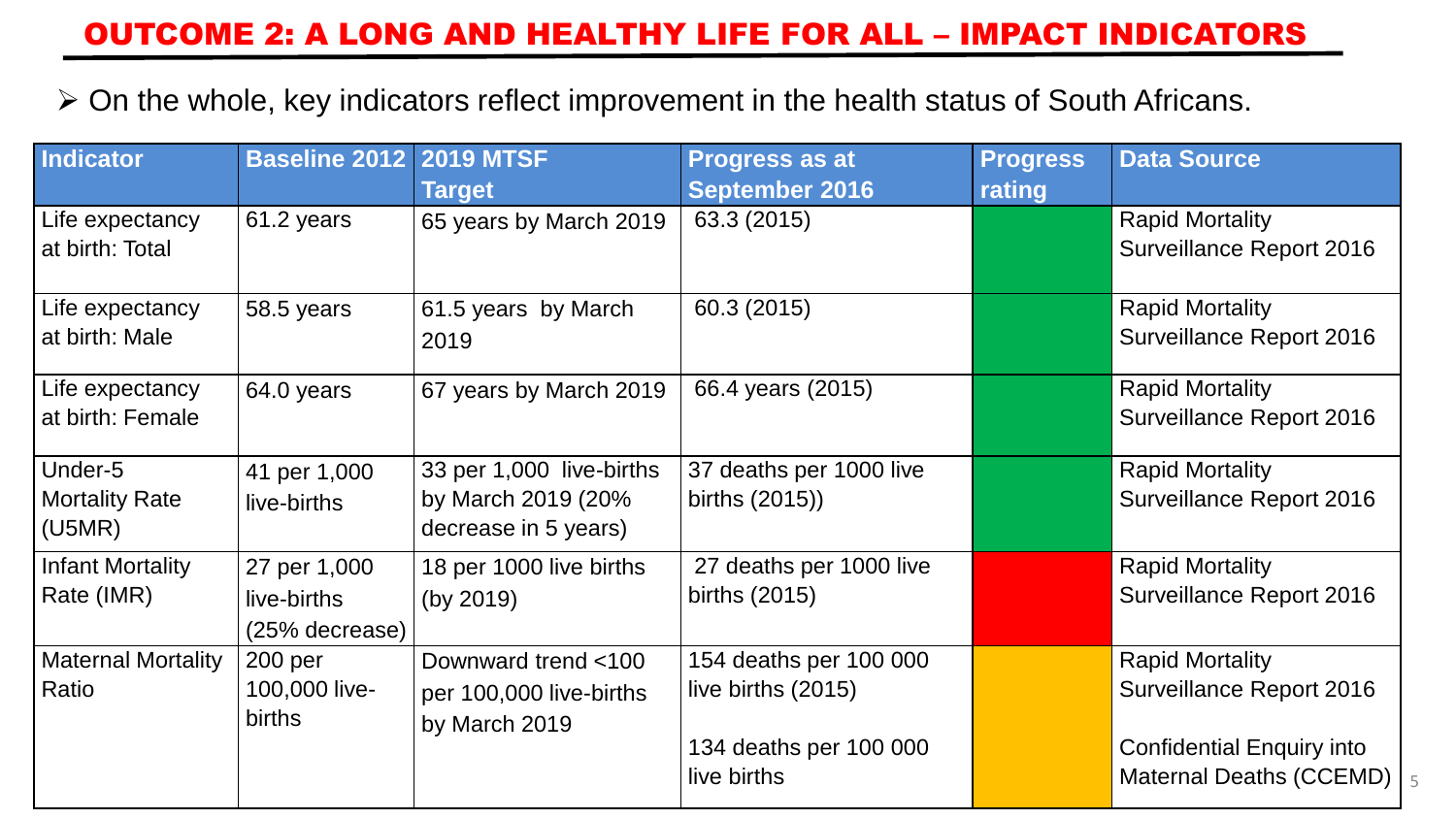#### INEQUITABLE DISTRIBUTION OF HEALTH GAINS

 $\triangleright$  However, gains in health status are not evenly distributed across the country.

6



**For the period 2011-216, average life expectancy for males ranged from 52,5 years in the EC to 64,2 in the WC**



#### **Provincial average life expectancy at birth (males), 2016 Provincial average life expectancy at birth (females), 2016**

**For the period 2011-216, average life expectancy for females ranged from 65,8 years in the EC to 69,0 in the WC**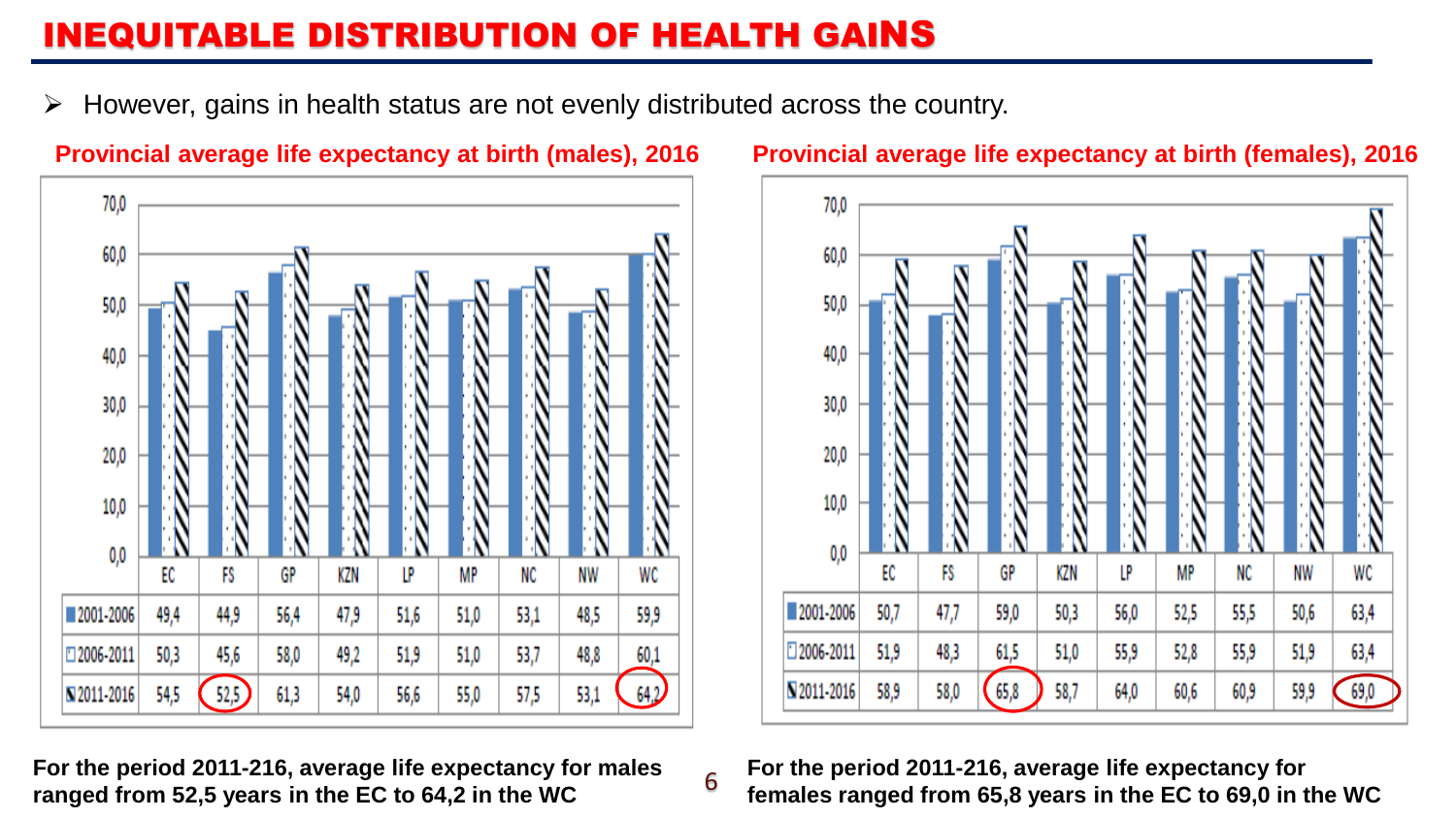### INEQUITABLE DISTRIBUTION OF HEALTH GAINS

- $\triangleright$  Overall, Institutional MMR is decreasing, but not at the same pace across Provinces
- $\triangleright$  Geographic (Provincial and District) variations exist in the performance of the health system
- $\triangleright$  Five Provinces (EC; FS; LP; MP; NW) carry twice the burden of institutional MMR than the Western Cape
- $\triangleright$  District variations also exist within these Provinces

| <b>Indicator Name</b>                 | <b>Province</b>      | 2014  | 2015  | 2016  |
|---------------------------------------|----------------------|-------|-------|-------|
|                                       | <b>Eastern Cape</b>  | 161.8 | 129.6 | 134.3 |
|                                       | <b>Free State</b>    | 200.0 | 151.4 | 149.1 |
|                                       | Gauteng              | 114.9 | 107.8 | 107.2 |
|                                       | <b>KwaZulu-Natal</b> | 131.6 | 120.4 | 113.3 |
| <b>Maternal mortality in facility</b> | Limpopo              | 165.1 | 148.6 | 122.0 |
| ratio                                 | Mpumalanga           | 104.6 | 120.3 | 133.3 |
|                                       | <b>North West</b>    | 181.9 | 145.2 | 134.3 |
|                                       | <b>Northern Cape</b> | 137.5 | 128.4 | 80.5  |
|                                       | <b>Western Cape</b>  | 58.8  | 60.2  | 65.7  |
|                                       | <b>South Africa</b>  | 132.9 | 119.4 | 114.3 |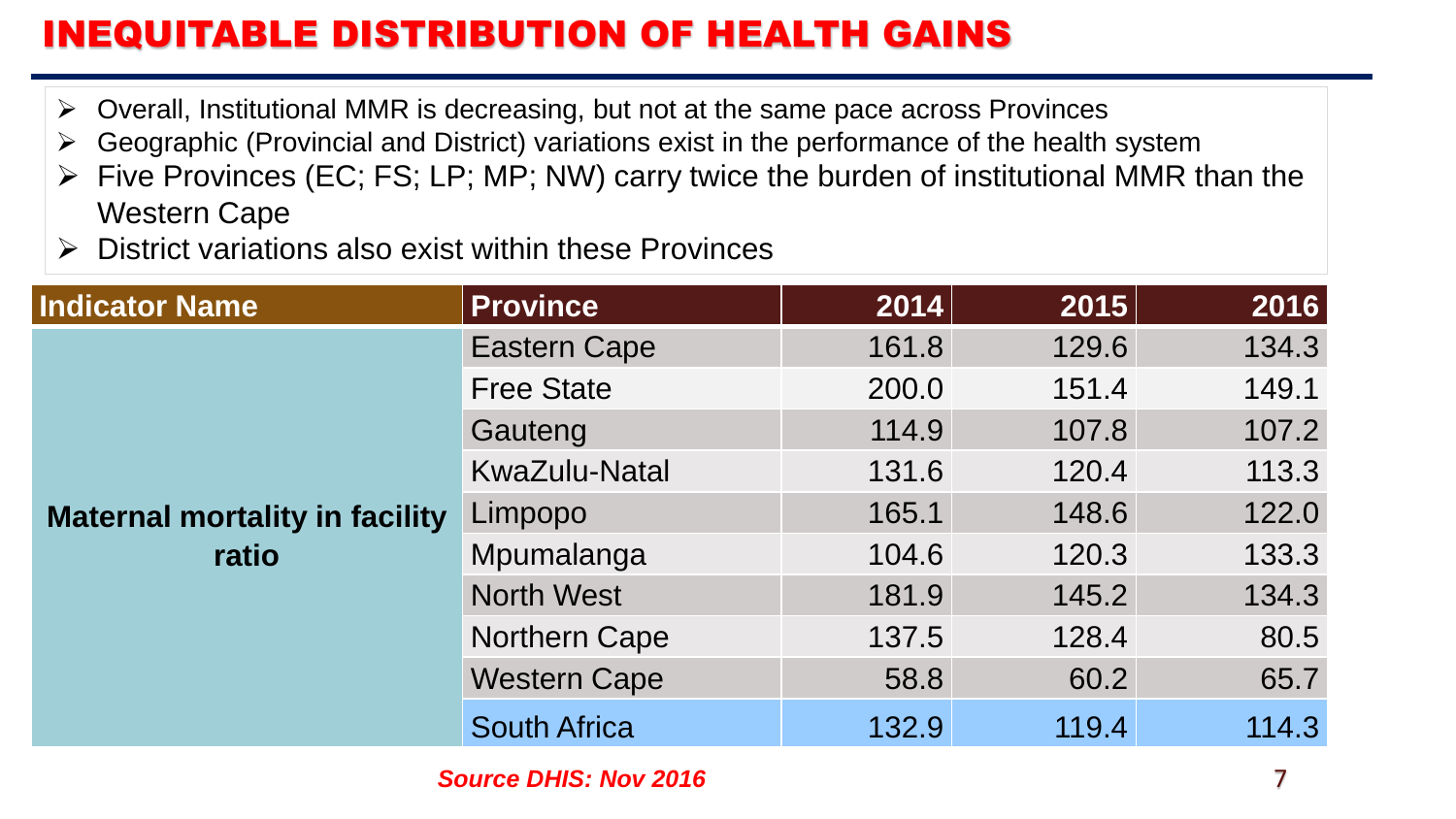#### AND… RSA REMAINS ONE OF THE MOST UNEQUAL SOCIETIES **GLOBALLY**

#### The world's most unequal countries

Share of total wealth of richest 1% in selected countries in 2016





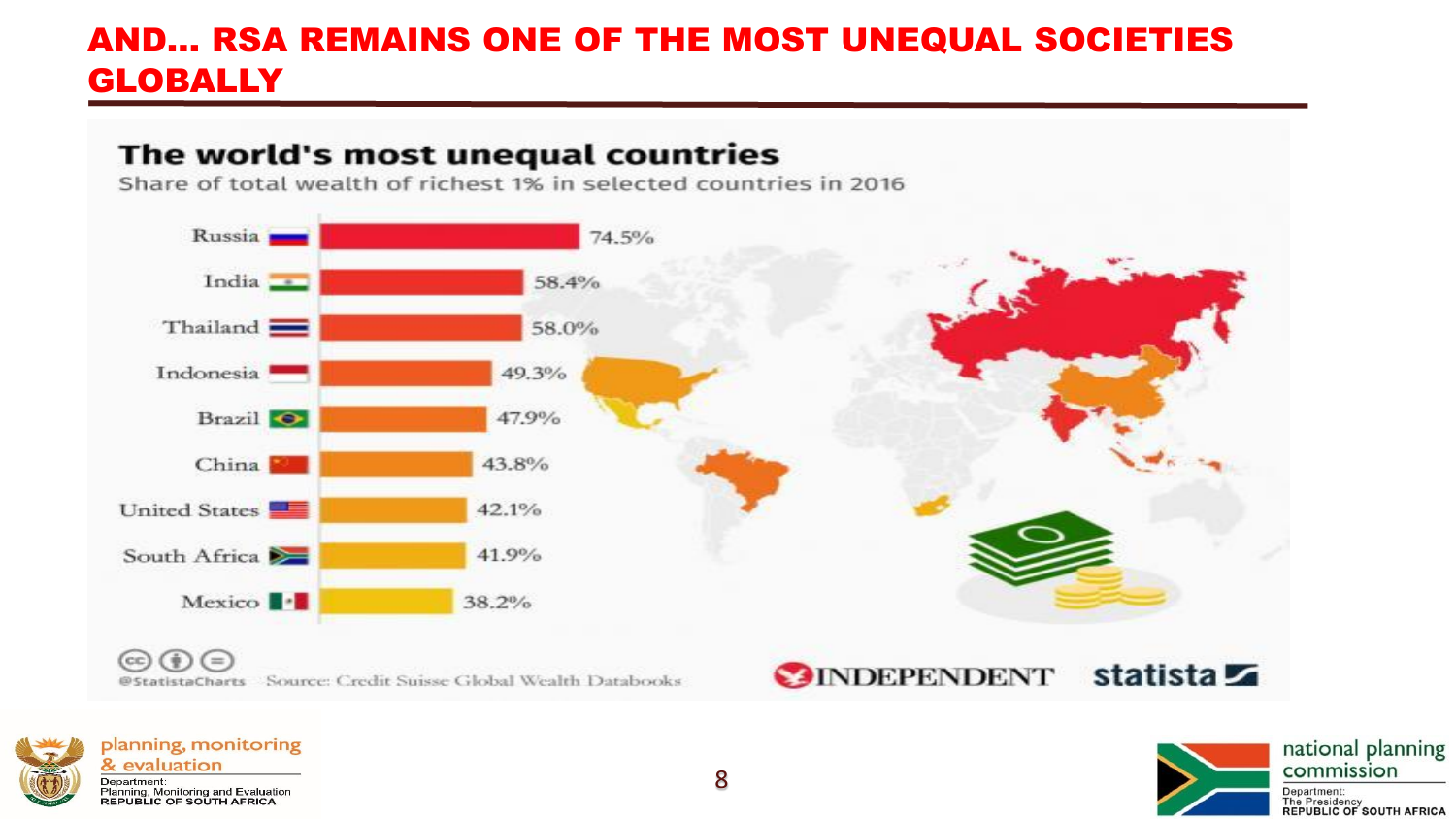#### AVERAGE ANNUAL HOUSEHOLD INCOME BY PROVINCE IN 2015

 $\triangleright$  Average household income in 7 Provinces is significantly lower than in GP and WC



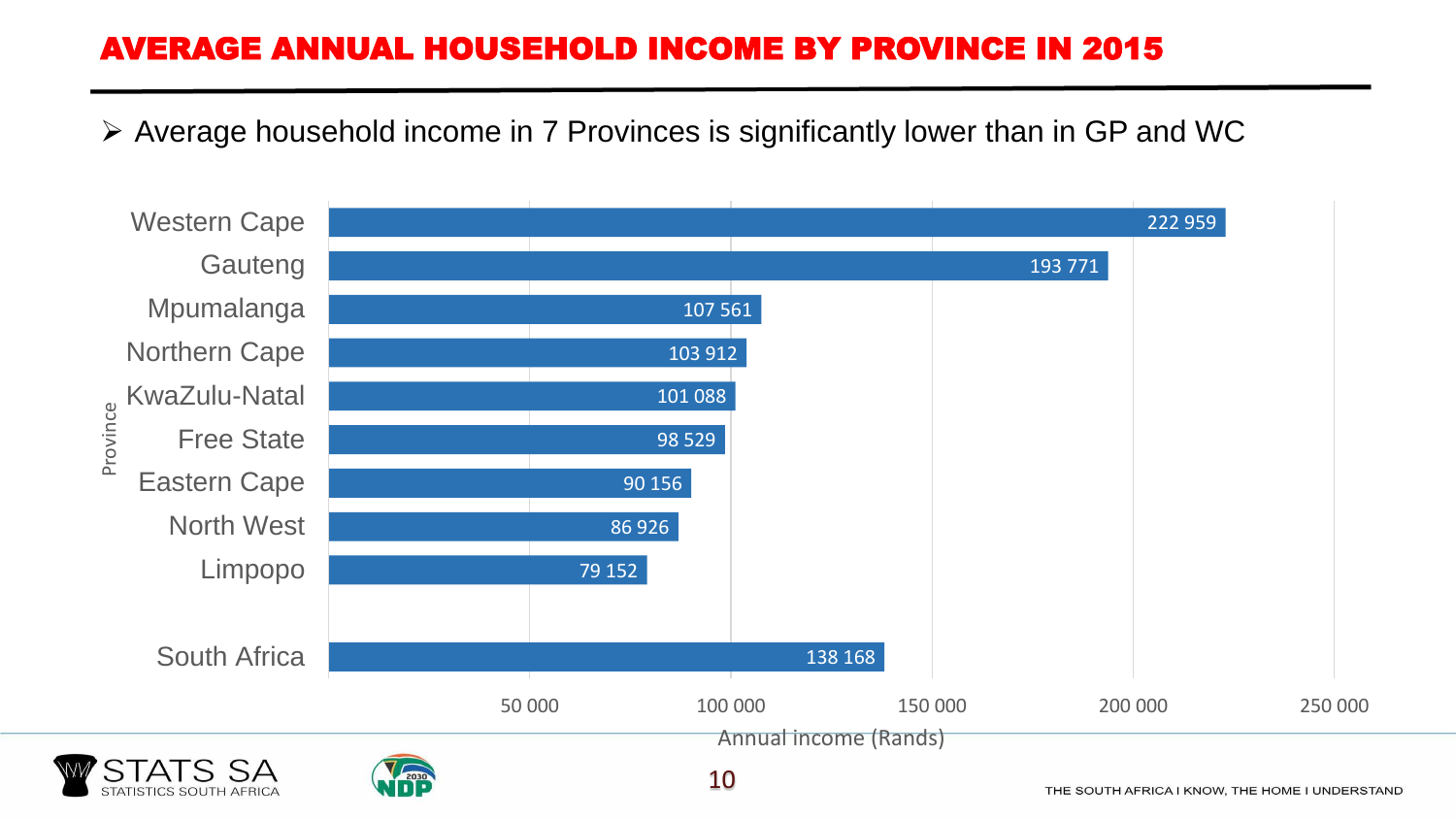#### AVERAGE ANNUAL HOUSEHOLD INCOME BY SEX OF HOUSEHOLD HEAD IN 2015



### **Male-headed households** earned significantly more than

female-headed households in 2015



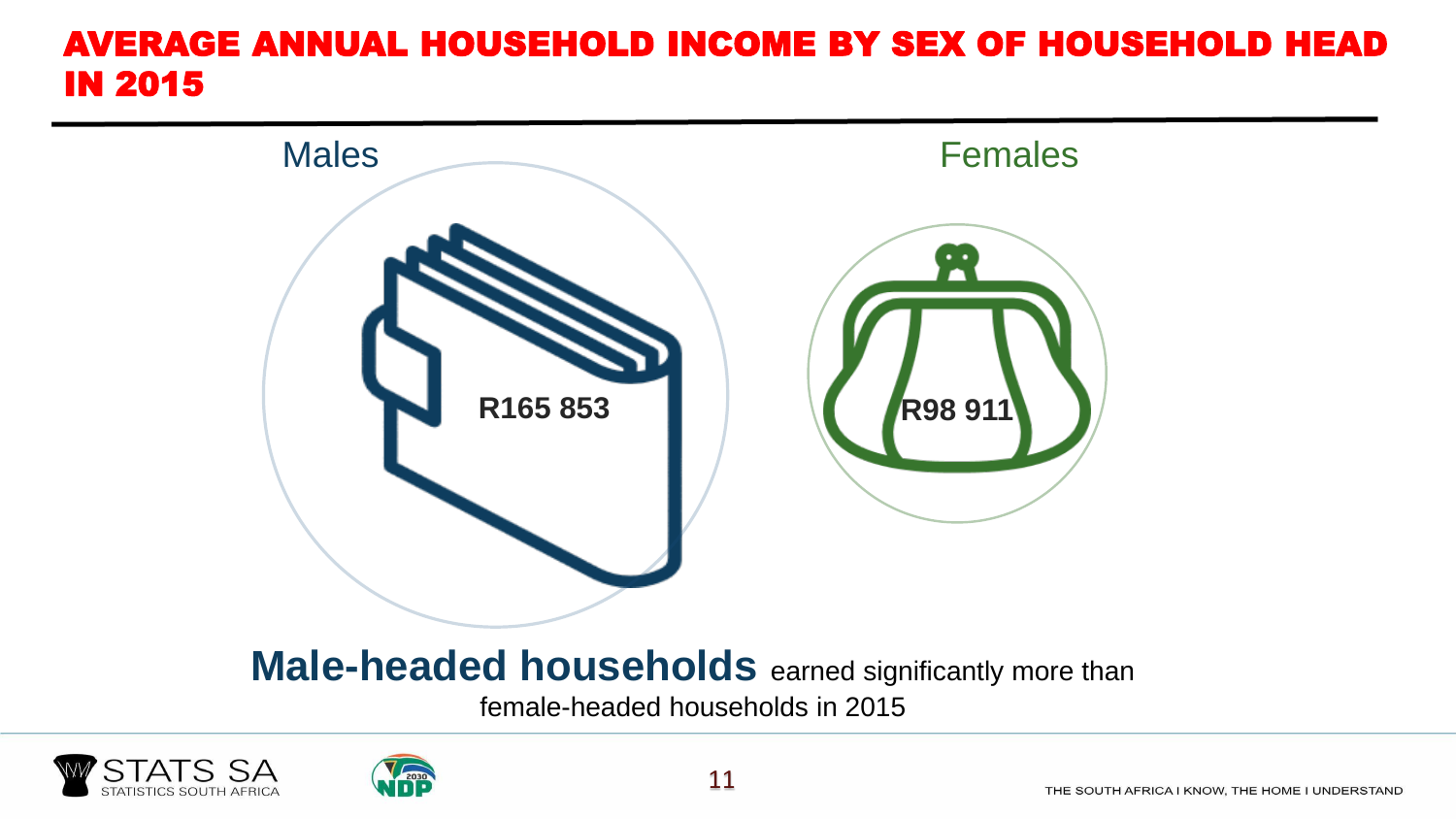#### AVERAGE ANNUAL HOUSEHOLD CONSUMPTION EXPENDITURE AND INCOME BY POPULATION GROUP OF HOUSEHOLD HEAD IN 2015

 White-headed households (R350 937) spent five times more than black African-headed households (R67 828) and three times more than the national average





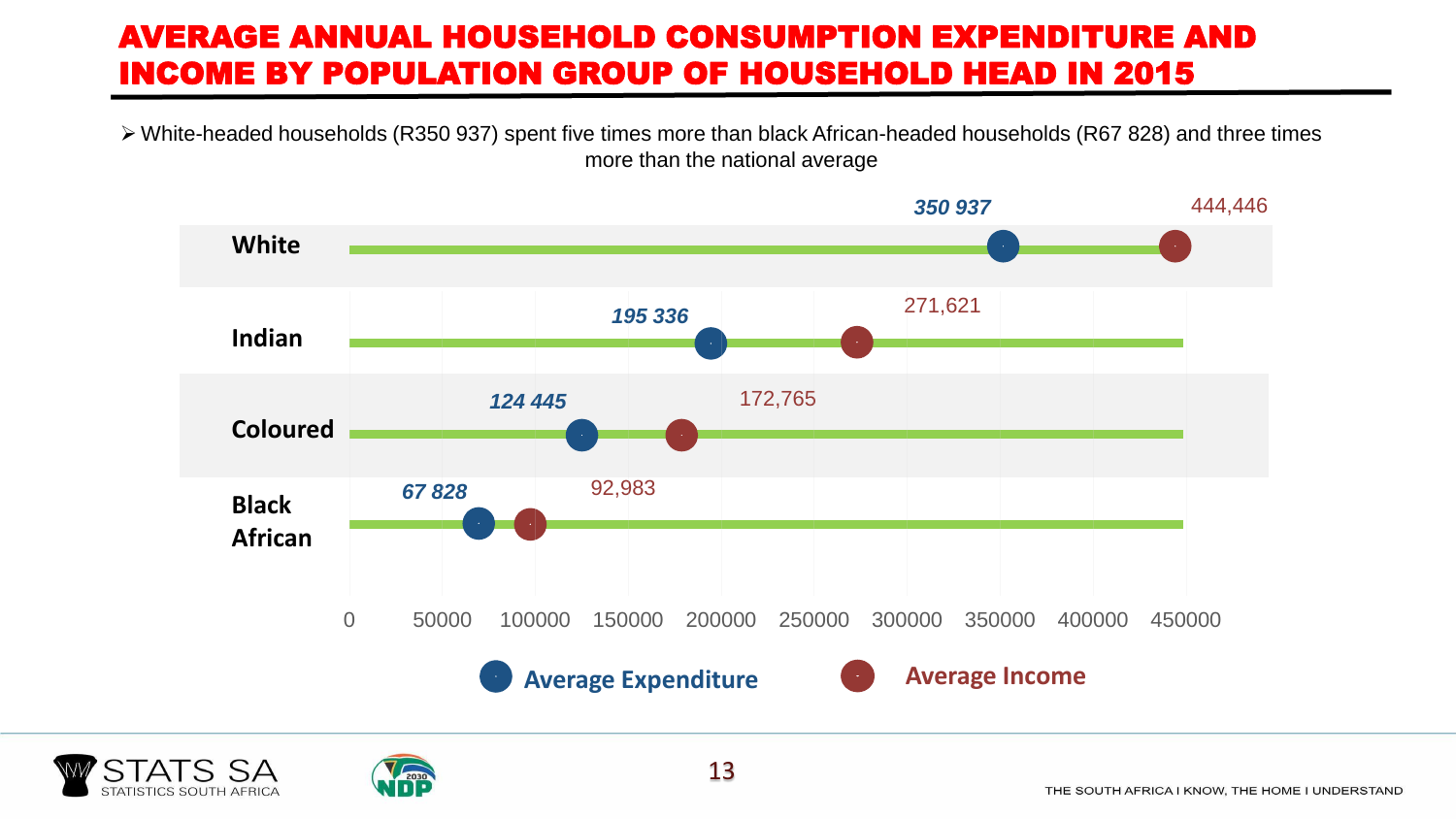#### WHAT NEEDS TO BE DONE?

#### 1. EQUALISE OPPORTUNITIES OF ACCESS TO EDUCATION, WHICH IS ITSELF AN EQUALISER

To enhance skills for the economy and address Income Inequalities

#### 2. ADDRESS INEQUITABLE EXPENDITURE ON HEALTH:

Beyond social determinants of health - inclusive of income inequality, health expenditure is cited as a key contributory factor for health outcomes

#### 3. RADICAL ECONOMIC TRANSFORMATION

Radical Economic Transformation is required to create economic justice and provide all South Africans with just economic opportunities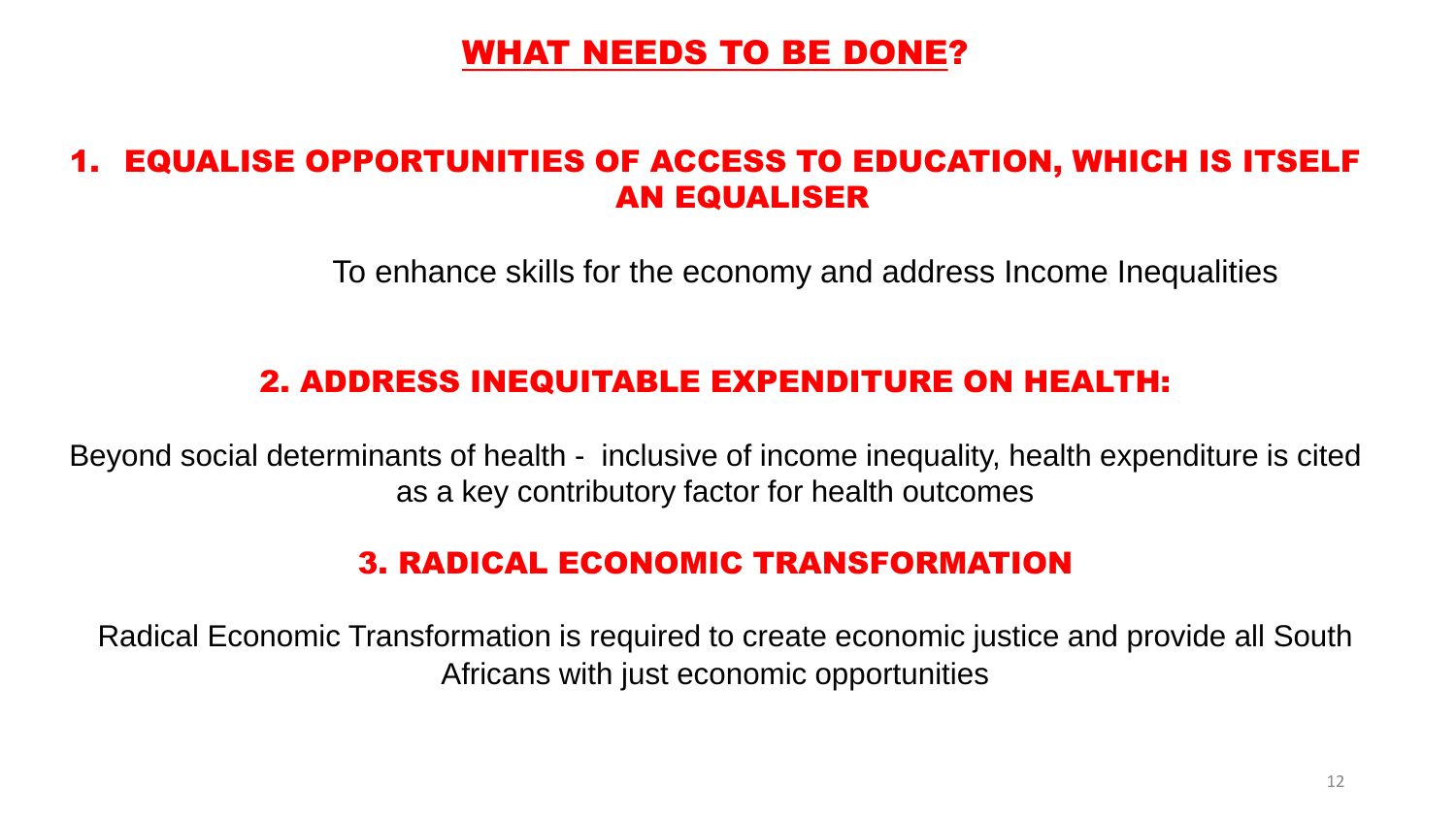### YOUTH (15-34 YEARS) LABOUR MARKET RATES BY EDUCATION LEVEL

- Chances of employment in South Africa are higher if you are better educated
- $\triangleright$  They are even better if you have a university degree compared to TVET. It is important to improve the quality of education at TVET colleges
- Chances of unemployment are lower with more education



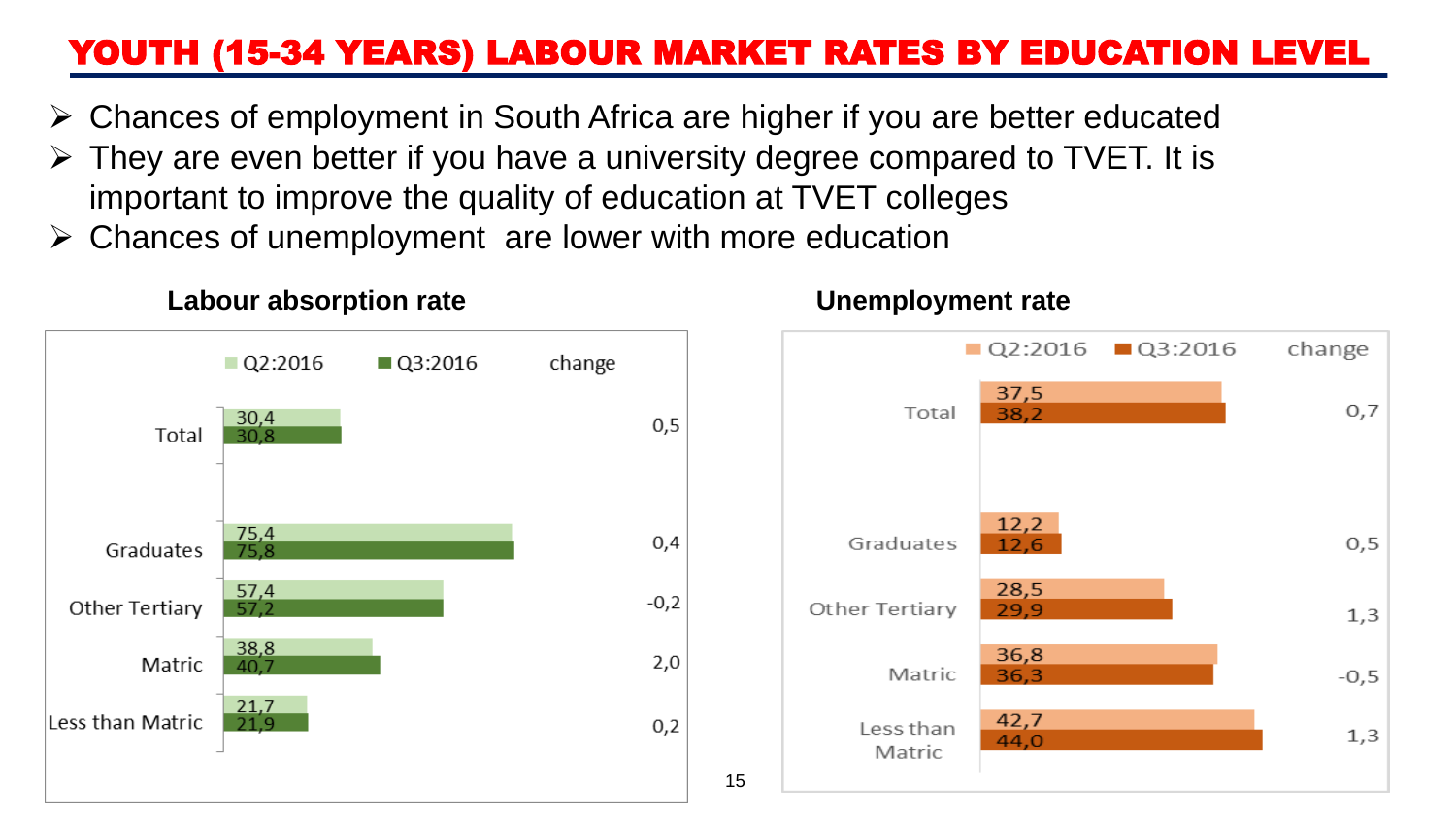### PROVINCIAL BUDGETS - REAL 2015/16 ZAR

#### **Year on year growth**

| 18,944<br>8,694 | 19,027<br>8,504  | 19,042<br>8,589            | 19,116                     |                            |            |                        |         |                                      |                                                                                           |                                                                                                                                                                                                                                                       |
|-----------------|------------------|----------------------------|----------------------------|----------------------------|------------|------------------------|---------|--------------------------------------|-------------------------------------------------------------------------------------------|-------------------------------------------------------------------------------------------------------------------------------------------------------------------------------------------------------------------------------------------------------|
|                 |                  |                            |                            |                            |            | 16                     | 17      | 18                                   | 19                                                                                        | b-b                                                                                                                                                                                                                                                   |
|                 |                  |                            | 8,732                      |                            | EC         | 2.6%                   | 0.4%    | 0.1%                                 | 0.4%                                                                                      | 0.0%                                                                                                                                                                                                                                                  |
| 34,865          | 35,158           | 35,386                     | 35,584                     |                            | <b>FS</b>  | $-0.3%$                | $-2.2%$ | 1.0%                                 | 1.7%                                                                                      | $-2.6%$                                                                                                                                                                                                                                               |
| 34,111          |                  |                            |                            |                            | <b>GP</b>  |                        |         |                                      |                                                                                           | $-0.5%$                                                                                                                                                                                                                                               |
|                 |                  |                            |                            |                            | <b>KZN</b> |                        |         |                                      |                                                                                           | 1.2%                                                                                                                                                                                                                                                  |
|                 |                  |                            |                            |                            | LP         |                        |         |                                      |                                                                                           | $-0.1%$                                                                                                                                                                                                                                               |
|                 |                  |                            |                            |                            | <b>MP</b>  |                        |         |                                      |                                                                                           | $-1.6%$                                                                                                                                                                                                                                               |
| 4,168           | 3,945            | 3,831                      | 3,852                      |                            |            |                        |         |                                      |                                                                                           | $-6.7%$                                                                                                                                                                                                                                               |
| 9,043           | 8,891            | 9,133                      | 9,249                      |                            |            |                        |         |                                      |                                                                                           | $-2.1%$                                                                                                                                                                                                                                               |
| 18,737          | 18,781           | 18,713                     | 18,839                     |                            | WC         |                        |         |                                      |                                                                                           | $-1.4%$                                                                                                                                                                                                                                               |
| 154,074         | 154,073          | 155,325                    | 156,432                    |                            | Tot        |                        |         |                                      |                                                                                           | $-0.6%$                                                                                                                                                                                                                                               |
|                 | 15,432<br>10,080 | 34,378<br>15,386<br>10,002 | 35,060<br>15,090<br>10,481 | 35,319<br>15,143<br>10,599 |            | <b>NC</b><br><b>NW</b> |         | 6.9%<br>3.8%<br>1.0%<br>2.9%<br>4.0% | 0.8%<br>0.8%<br>$-0.3%$<br>8.2% -0.8%<br>$6.7\% -5.4\%$<br>$2.7\% -1.7\%$<br>0.2%<br>0.0% | 0.6%<br>0.6%<br>2.0%<br>0.7%<br>0.3%<br>$-1.9%$<br>4.8%<br>1.1%<br>$-2.9%$<br>0.6%<br>2.7%<br>1.3%<br>$-0.4%$<br>0.7%<br>0.8%<br>0.7%<br>In real terms, the Health Budget is increasing by 3% over the 2016/17 MTEF, real values reflect a decline 14 |

**In real terms, the Health Budget is increasing by 3% over the 2016/17 MTEF, real values reflect a decline of 2.6%**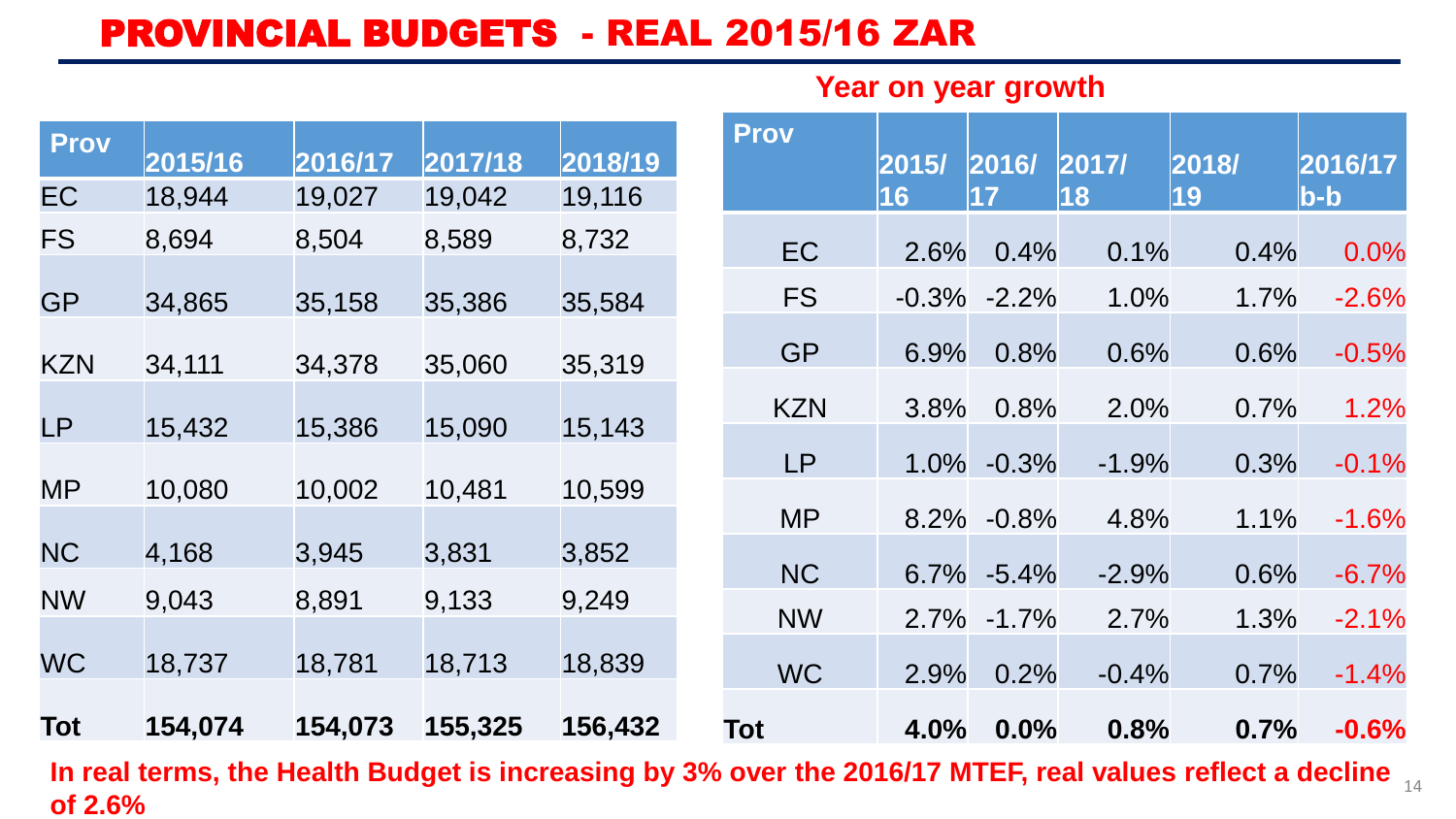#### PROVINCIAL PER CAPITA EXPENDITURE (UNINSURED) REAL 2015/16 VALUES

| <b>Province</b>      | 2015/16 | 2016/17 | 2017/18 | 2018/19 |
|----------------------|---------|---------|---------|---------|
| <b>Eastern Cape</b>  | 3,079   | 3,063   | 3,031   | 3,009   |
| <b>Free State</b>    | 3,713   | 3,619   | 3,632   | 3,672   |
| Gauteng              | 3,465   | 3,436   | 3,393   | 3,350   |
| <b>KwaZulu-Natal</b> | 3,560   | 3,544   | 3,561   | 3,536   |
| Limpopo              | 2,903   | 2,849   | 2,755   | 2,728   |
| Mpumalanga           | 2,747   | 2,662   | 2,744   | 2,731   |
| <b>Northern Cape</b> | 4,038   | 3,830   | 3,692   | 3,690   |
| <b>North West</b>    | 2,821   | 2,694   | 2,718   | 2,708   |
| <b>Western Cape</b>  | 4,028   | 3,939   | 3,852   | 3,811   |
| <b>Tot (Av)</b>      | 3,348   | 3,296   | 3,272   | 3,247   |

 $\triangleright$  In both real terms, per capita expenditure on health for uninsured population varies – with three predominantly rural provinces lagging behind LP; MP and NW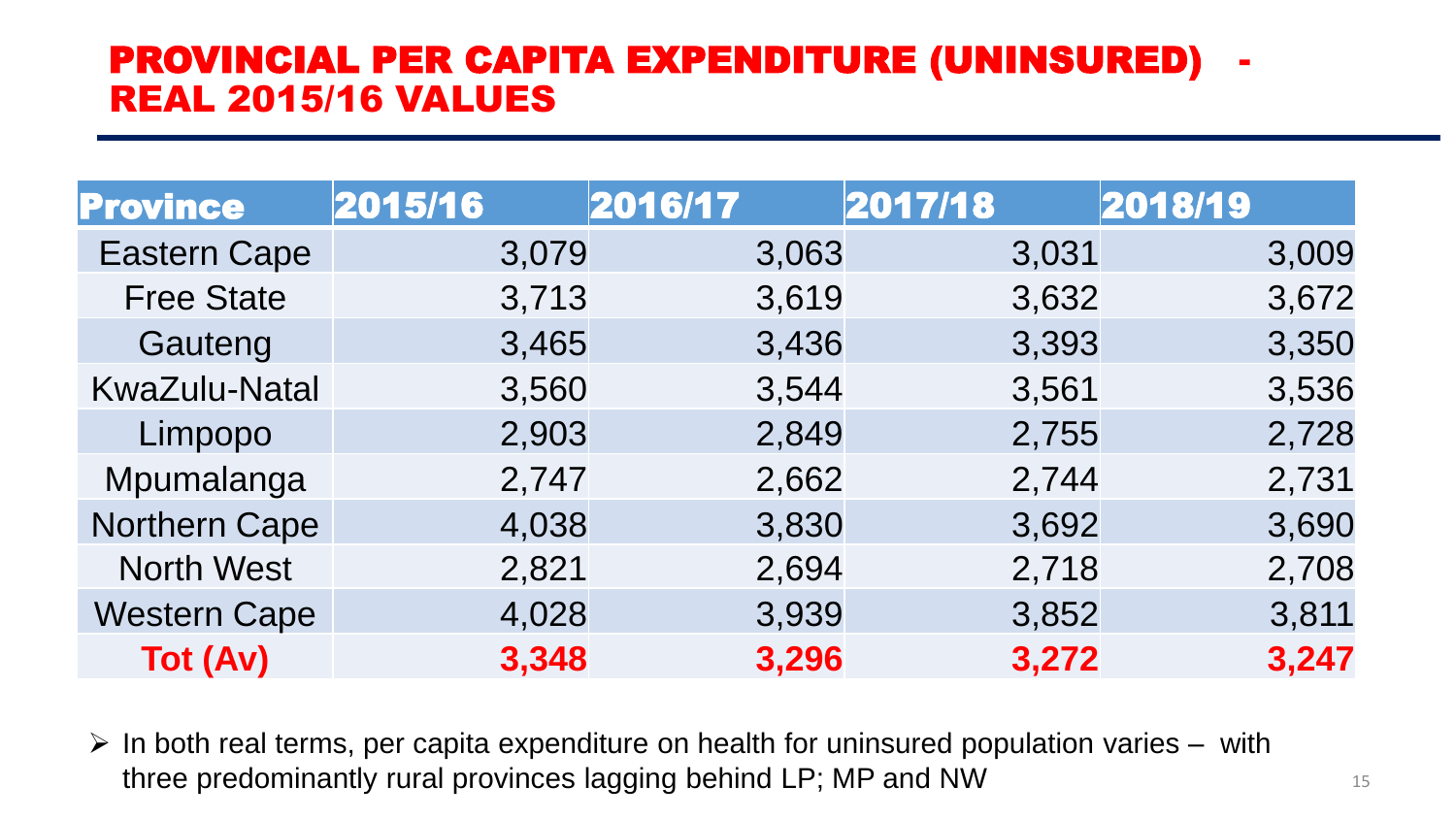### RADICAL ECONOMIC TRANSFORMATION

- $\triangleright$  Radical economic transformation is a reminder of our overall long term aim of transferring economic power to the black majority
- $\triangleright$  Advancing the NDP has required the State to exploit to the maximum the strategic levers that are available, such as:
	- Legislation and regulations (e.g. Mineral and Petroleum Resources Development Act)
	- Licensing (e.g. Mining, Water and Environment)
	- □ BBBEE and Transformation Charters
	- □ National budget and Procurement
	- State-owned Companies and Development Finance Institutions
	- □ Government programmes for redistribution such as Land Reform
- $\triangleright$  State must fully utilise these strategic levers to effectively transform the economy and society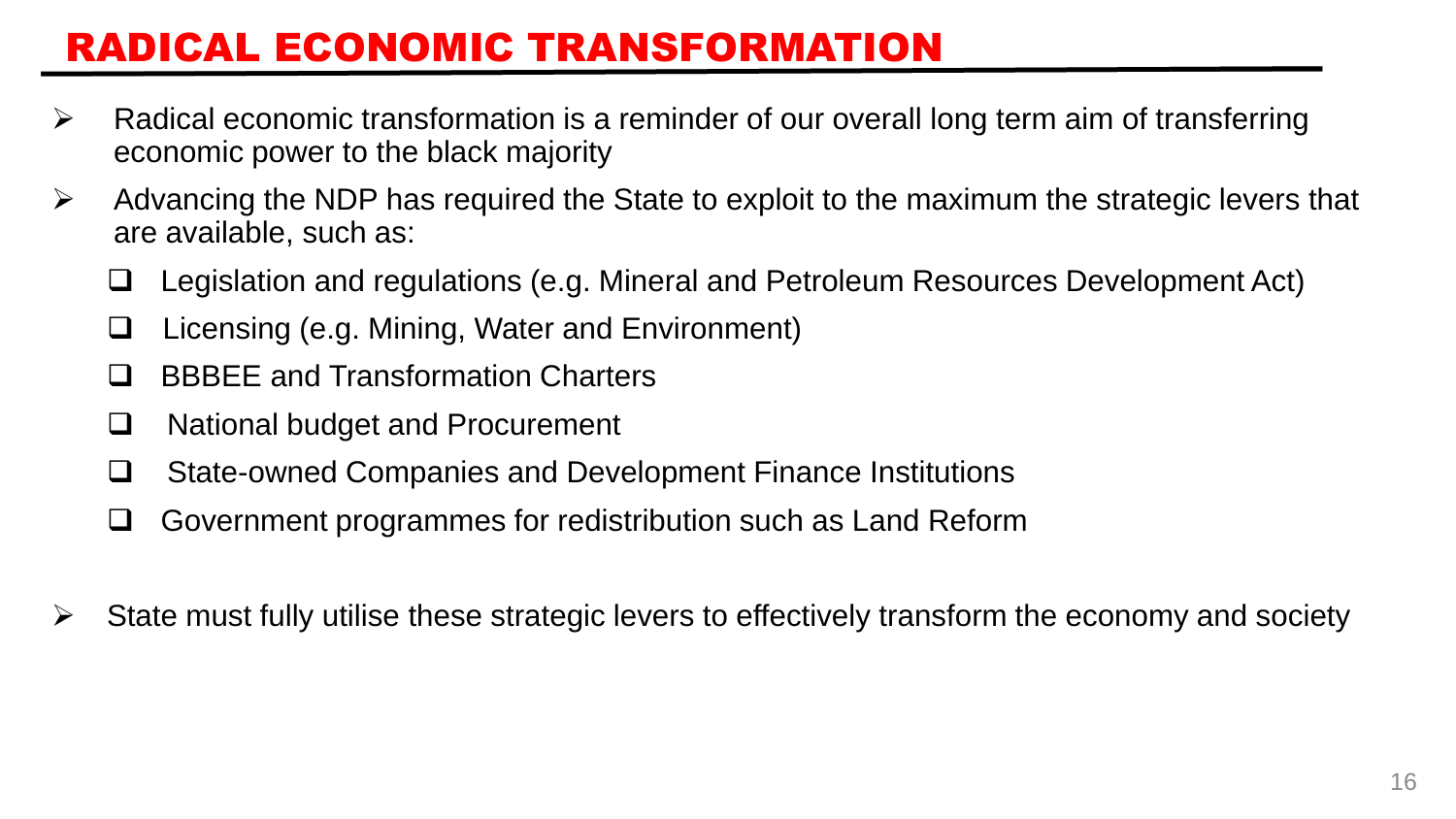### NDP 2030 GOALS

### **Our future make it work**



- **Eradicate absolute poverty** from 39% of people living below the poverty line of R419 (2009 prices) to zero
- **Reduce unemployment rate to 6%** – by creating 11 million more jobs by 2030
- **Significantly reduce inequality** from 0.69 to 0.60 gini coefficient through a range of policy interventions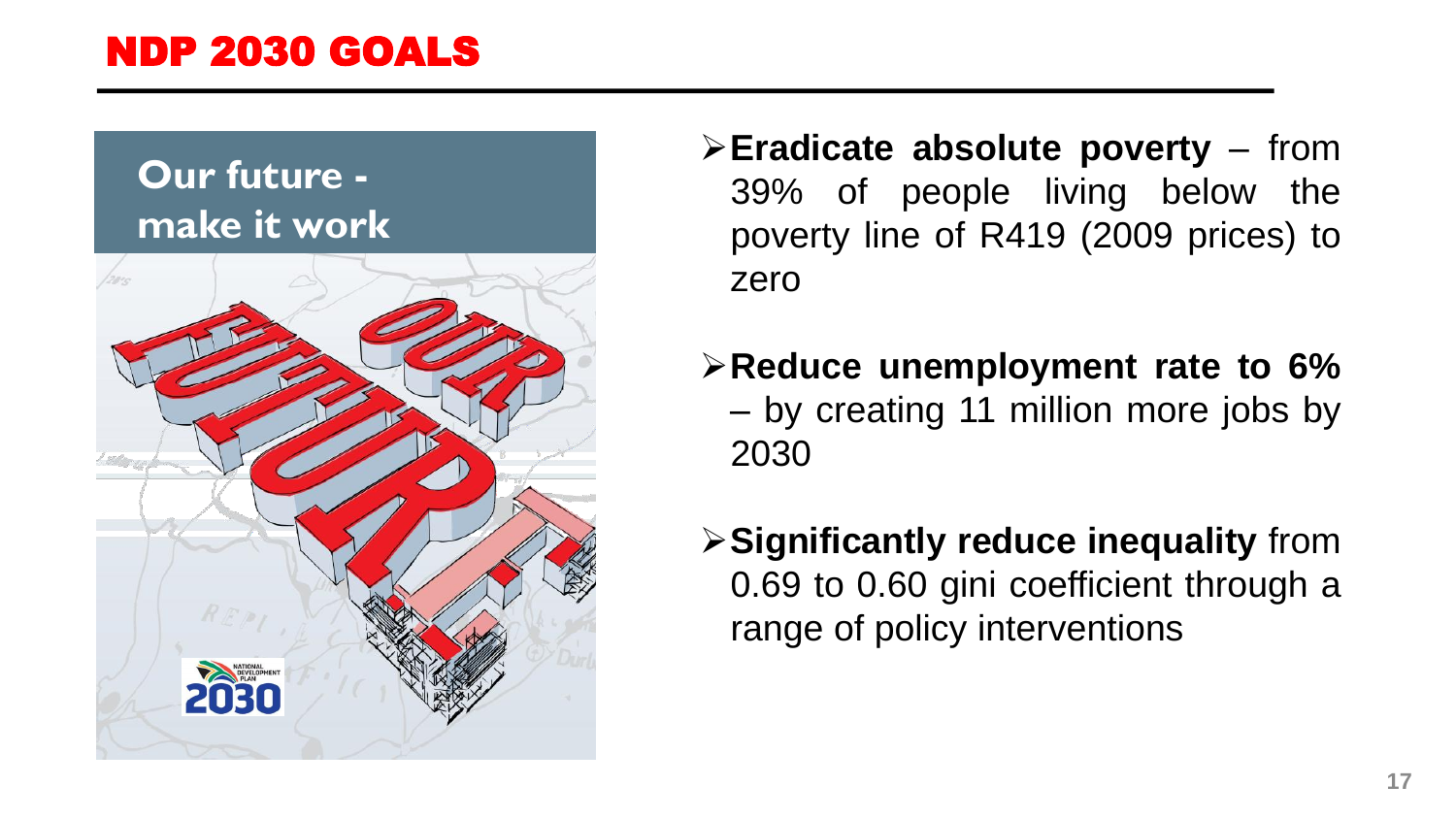#### SYNOPSIS OF PROGRESS

- **Quality Basic Education:** Almost universal access to basic education: **98.8% of 7 to 15 year olds** are attending education institutions (GHS 2015)
- **Higher Education and Training:** Number of qualifying TVET students obtaining financial assistance annually has increased from **188 182 in 2012** to **235 988 in 2015**
- $\triangleright$  Number of students enrolled in public higher education studies at universities has increased from **950 000** in 2012 to **985 212** in 2015
- **Health:** Total Life expectancy at birth has increased from **61,2 years** in 2012 to **63.3 years** in 2015.
- Child health has improved, with Under-5 mortality decreasing from **41 deaths** per 1000 live births in 2012 to **37 deaths** per 1000 live births in 2015.
- Maternal Mortality Ratio has improved from **200 deaths** per 100,000 live-births in 2011 to **154 deaths** per 100 000 live births in 2014 (pop) and 138 per 100 000 (institutional)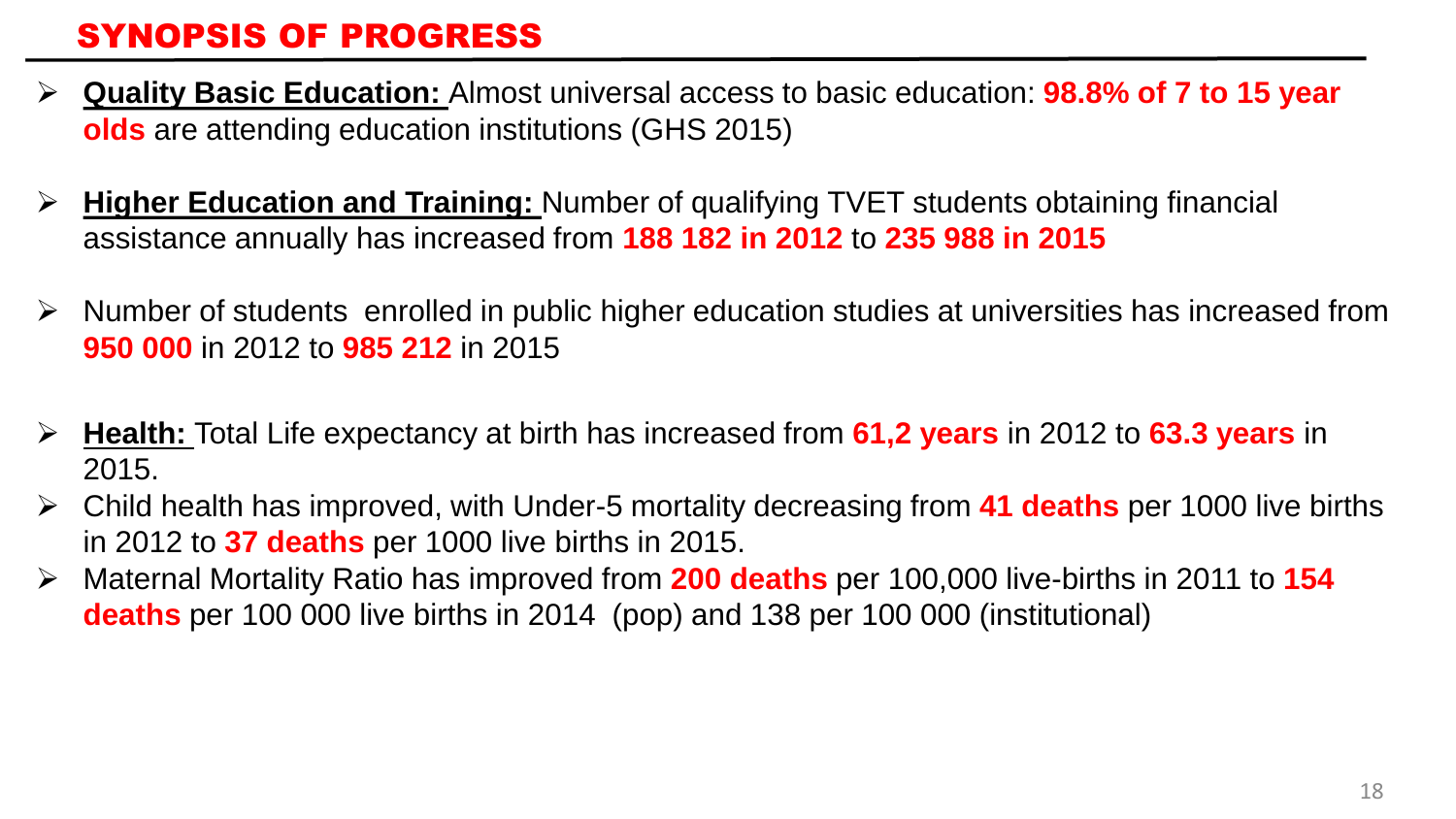### SYNOPSIS OF PROGRESS

### **Basic Service Delivery has improved. Since 2014:**

- **628 061 additional HHs** have been connected to electricity grid
- **40 569 additional HHs are connected to non-grid**
- **401 794 additional HHs** had access to refuse removal
- **283,200** additional HHs have received access to water
- **425 000 additional HHs** have been given access to sanitation
- **Human Settlements:** From 2014 to 2016, access to Housing has improved:
	- Housing delivered by the state has increased by **273 000 additional units**
	- **200 000 households** in informal settlements have been upgraded

#### **Social Protection**

**16 853 828** million beneficiaries have access to social grants, which is 91% of eligible beneficiaries.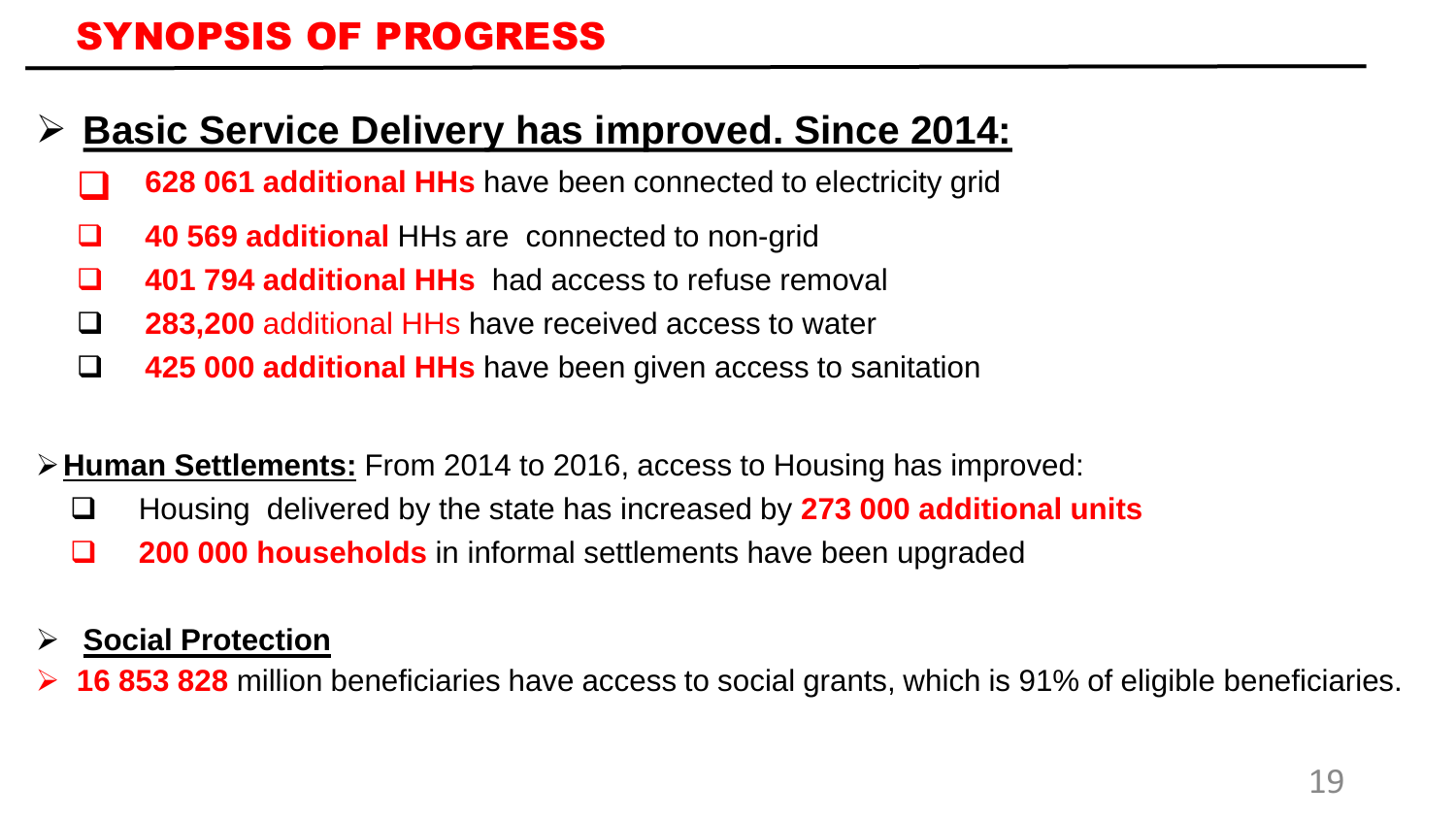### KEY CHALLENGES PERSIST

### **Our future make it work**



#### **Eradicate absolute poverty – from 39% of people living below the poverty line of R419 (2009 prices) to zero**

Income poverty levels dropped in South Africa between 2006 and 2011, reaching a low of **20.2%** of population for extreme poverty and of **45.5%** for moderate poverty, according to Poverty Trends in South Africa (StatsSA, 2014). Greater effort in enabling inclusive growth (job creation) is needed to eradicate income poverty by 2030.

### **Reduce unemployment rate to 6% – by creating 11 million more jobs by 2030**.

- Slow economic growth with growth forecast for the remainder of 2016 likely to be less than 1%.
- $\triangleright$  High unemployment rate (27.1% in Q3 of 2016 narrow and strict definition).
- $\triangleright$  High unemployment amongst the youth

#### **Significantly reduce inequality from 0.69 to 0.60 gini coefficient through a range of policy interventions**

**20** Levels of inequality in South Africa remain persistently high (gini coefficient of 0.67 with the social wage)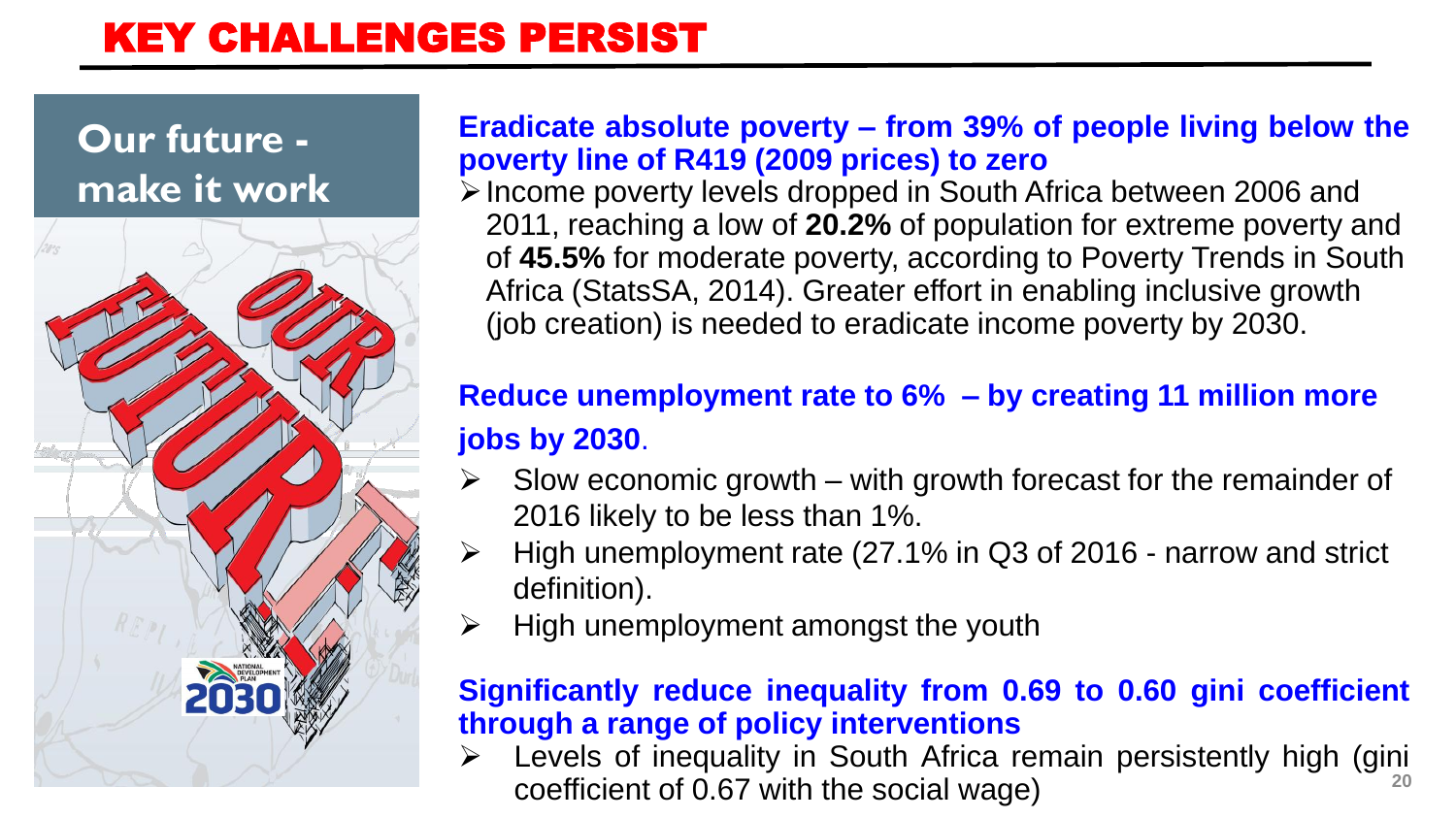- Acting alone, government will not succeed in addressing income inequality and its impact on health outcomes.
- $\triangleright$  The approach of the NDP 2030 is to ensure change through a virtuous cycle of development, and places great emphasis on partnerships;
- $\triangleright$  A Social Compact should be entered into between government and all sectors of society; business; labour; civil society; academic institutions; research organisations; student and youth movements; emerging farmers; commercial farmers; and professionals
- $\triangleright$  While general acceptance exists of the relationship between income inequality and health outcomes, a need exists for more empirical studies in this field.
- $\triangleright$  Existing body of knowledge is characterised by terms such as: theoretical ambiguity; conceptual dissonance, lack of coherence, amongst others.